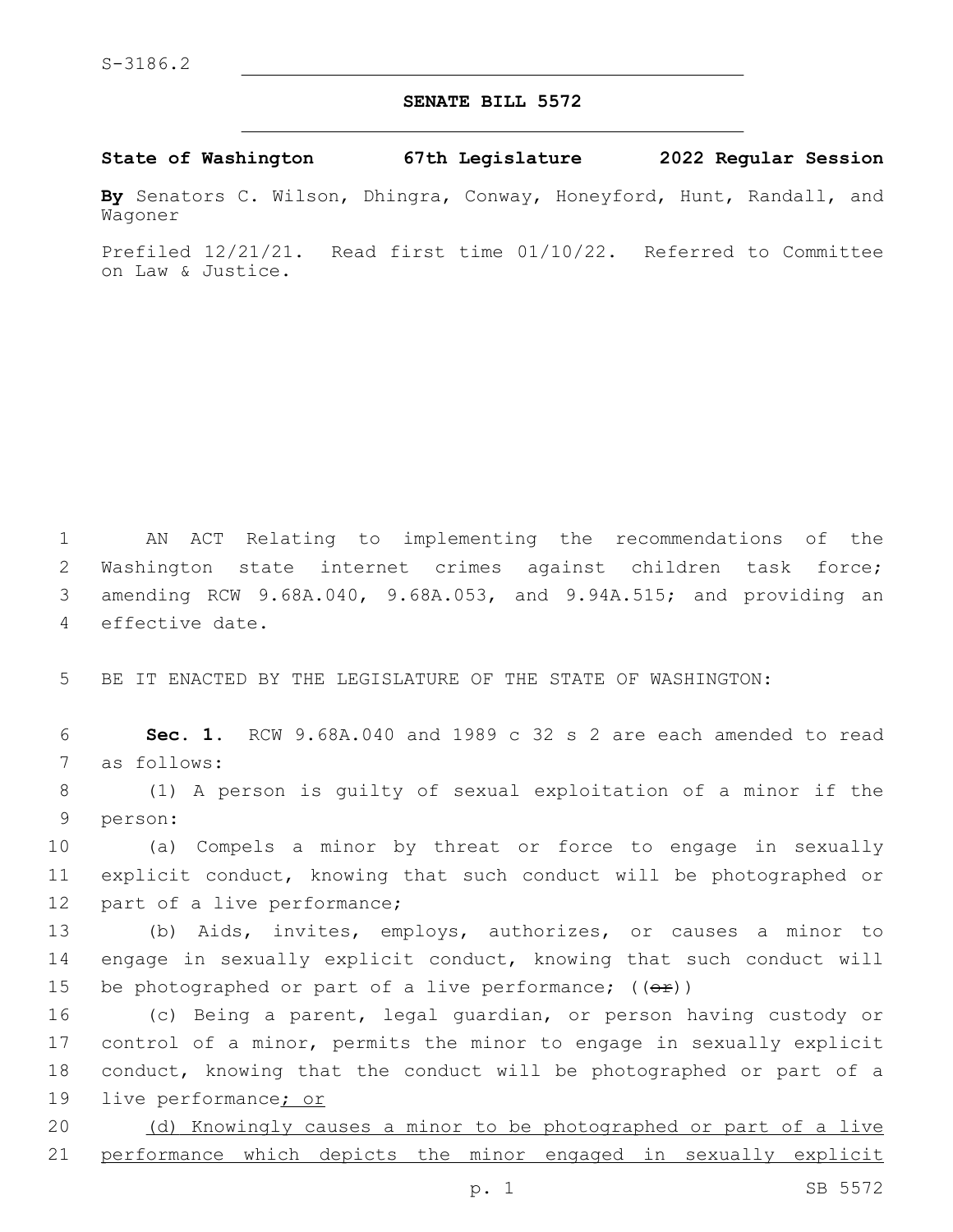conduct where the minor is unconscious or unaware of the photograph 2 or recording.

 (2) Sexual exploitation of a minor is a class B felony punishable under chapter 9A.20 RCW.4

 **Sec. 2.** RCW 9.68A.053 and 2019 c 128 s 4 are each amended to read as follows:6

 (1)(a)(i) A person under the age of eighteen commits the crime of a minor dealing in depictions of another minor thirteen years of age or older engaged in sexually explicit conduct in the first degree 10 when he or she knowingly distributes, publishes, transfers, disseminates, or exchanges a visual or printed matter that depicts another minor thirteen years of age or older engaged in an act of sexually explicit conduct as defined in RCW 9.68A.011(4) (a) through 14 (e).

 (ii) Minor dealing in depictions of another minor thirteen years of age or older engaged in sexually explicit conduct in the first 17 degree is a gross misdemeanor.

 (b)(i) A person under the age of eighteen commits the crime of a minor dealing in depictions of another minor thirteen years of age or older engaged in sexually explicit conduct in the second degree when he or she knowingly distributes, publishes, transfers, disseminates, or exchanges a visual or printed matter that depicts another minor thirteen years of age or older engaged in an act of sexually explicit conduct as defined in RCW 9.68A.011(4) (f) or (g).

 (ii) Minor dealing in depictions of another minor thirteen years of age or older engaged in sexually explicit conduct in the second 27 degree is a misdemeanor.

 (2)(a) A person under age eighteen commits the crime of minor dealing in depictions of another minor twelve years of age or younger engaged in sexually explicit conduct in the first degree when he or 31 she:

 (i) Knowingly develops, duplicates, publishes, prints, disseminates, exchanges, finances, attempts to finance, or sells a visual or printed matter that depicts another minor twelve years of age or younger engaged in an act of sexually explicit conduct as 36 defined in RCW  $9.68A.011(4)$  (a) through (e); or

 (ii) Possesses with intent to develop, duplicate, publish, print, disseminate, exchange, or sell any visual or printed matter that depicts another minor twelve years of age or younger engaged in an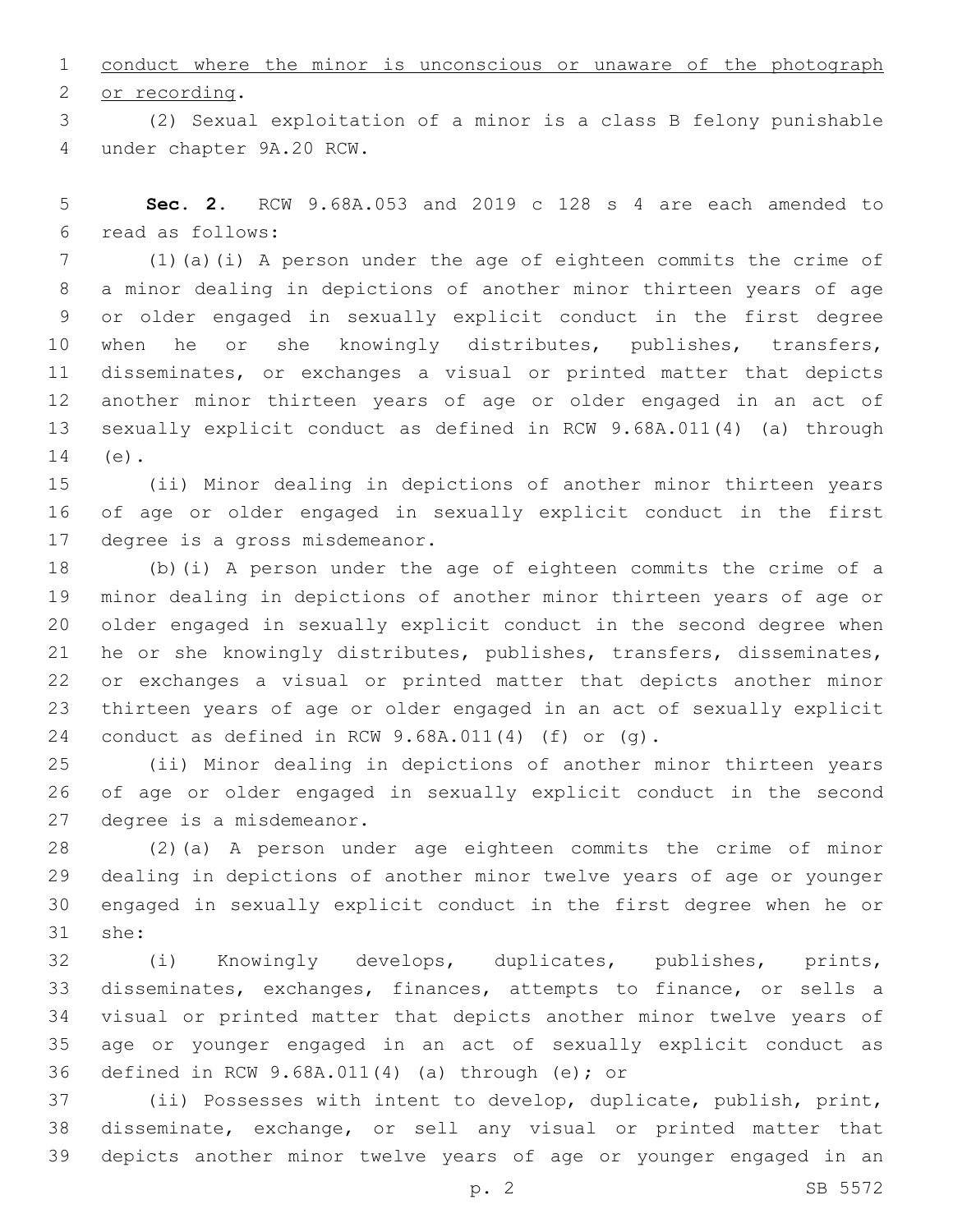act of sexually explicit conduct as defined in RCW 9.68A.011(4) (a) 2 through (e).

 (b) Minor dealing in depictions of another minor twelve years of age or younger engaged in sexually explicit conduct in the first degree is a class B felony punishable under chapter 9A.20 RCW.

 (3)(a) A person under age eighteen commits the crime of minor dealing in depictions of another minor twelve years of age or younger engaged in sexually explicit conduct in the second degree when he or she:9

 (i) Knowingly develops, duplicates, publishes, prints, disseminates, exchanges, finances, attempts to finance, or sells any visual or printed matter that depicts another minor twelve years of age or younger engaged in an act of sexually explicit conduct as 14 defined in RCW 9.68A.011(4) (f) or (g); or

 (ii) Possesses with intent to develop, duplicate, publish, print, disseminate, exchange, or sell any visual or printed matter that depicts another minor twelve years of age or younger engaged in an act of sexually explicit conduct as defined in RCW 9.68A.011(4) (f) 19 or (g).

 (b) Minor dealing in depictions of a minor twelve years of age or younger engaged in sexually explicit conduct in the second degree is a class B felony punishable under chapter 9A.20 RCW.

 (4)(a) Any person under the age of eighteen commits the crime of minor financing or selling depictions of another minor engaged in sexually explicit conduct when he or she finances, attempts to finance, or sells a visual or printed matter that depicts a minor engaged in an act of sexually explicit conduct as defined in RCW 9.68A.011(4) (a) through (g).28

 (b) Minor financing or selling depictions of another minor engaged in sexually explicit conduct is a class B felony punishable 31 under chapter 9A.20 RCW.

 (5)(a) A person under the age of eighteen commits the crime of minor selling depictions of himself or herself engaged in sexually explicit conduct when he or she sells a visual or printed matter that depicts himself or herself engaged in an act of sexually explicit conduct as defined in RCW 9.68A.011(4) (a) through (g) and that visual or printed matter does not include any depiction of another minor engaged in an act of sexually explicit conduct as defined in 39 RCW 9.68A.011(4).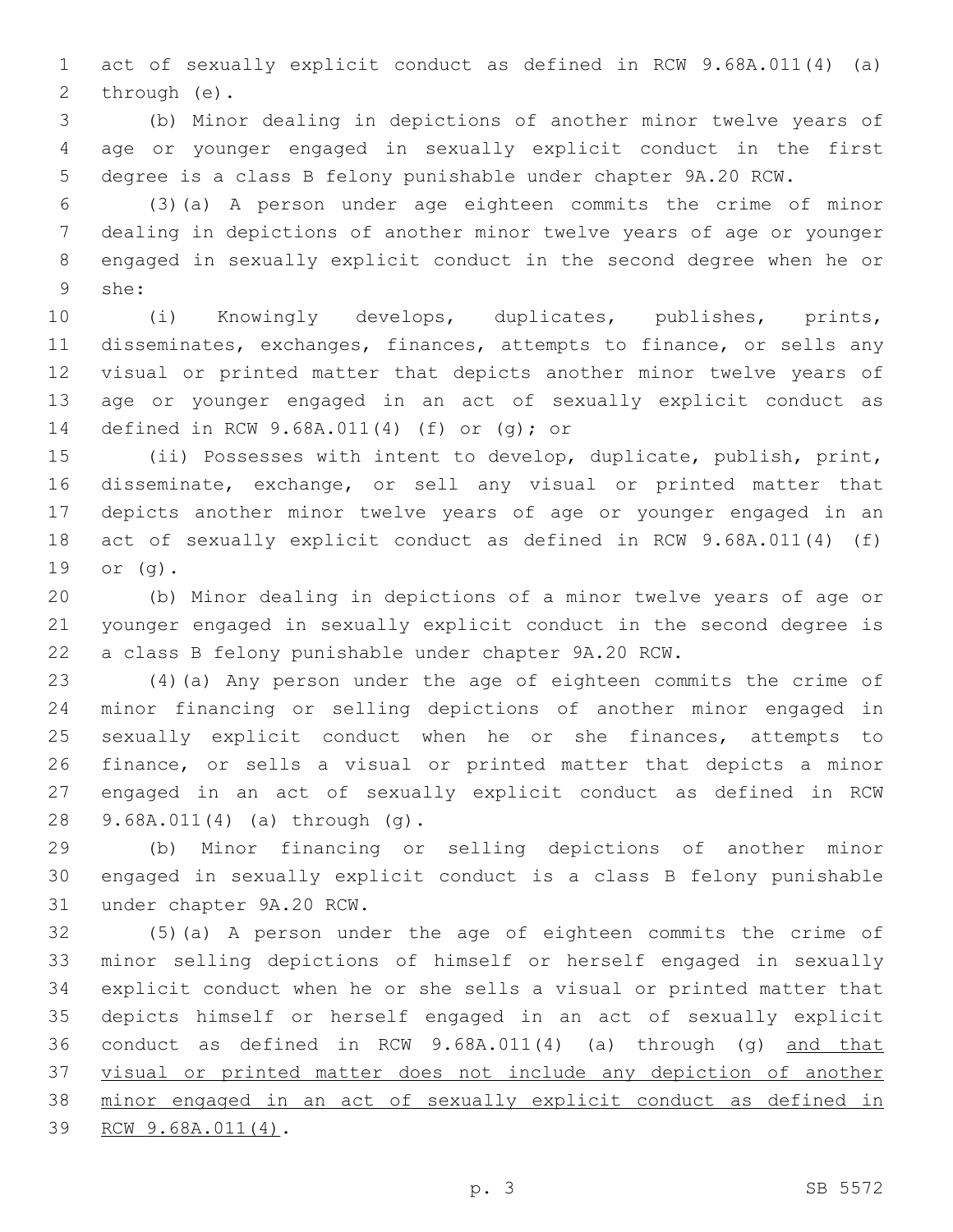(b) Minor selling depictions of himself or herself engaged in 2 sexually explicit conduct is a misdemeanor.

 (6) This section does not apply to a person under eighteen years 4 of age who finances, attempts to finance, develops, duplicates, publishes, prints, disseminates, exchanges, or possesses a visual or printed matter that depicts himself or herself engaged in an act of sexually explicit conduct as defined in RCW 9.68A.011(4) and that visual or printed matter does not include any depiction of another minor engaged in an act of sexually explicit conduct as defined in 10 RCW 9.68A.011(4).

 (7) For the purposes of determining the unit of prosecution under this section, each depiction or image of visual or printed matter 13 constitutes a separate offense.

 **Sec. 3.** RCW 9.94A.515 and 2021 c 215 s 99 are each amended to 15 read as follows:

 TABLE 2 CRIMES INCLUDED WITHIN EACH SERIOUSNESS LEVEL XVI Aggravated Murder 1 (RCW 10.95.020) XV Homicide by abuse (RCW 9A.32.055) Malicious explosion 1 (RCW 70.74.280(1)) Murder 1 (RCW 9A.32.030) XIV Murder 2 (RCW 9A.32.050) Trafficking 1 (RCW 9A.40.100(1)) XIII Malicious explosion 2 (RCW 70.74.280(2)) Malicious placement of an explosive 1 (RCW 70.74.270(1)) XII Assault 1 (RCW 9A.36.011) Assault of a Child 1 (RCW 9A.36.120) Malicious placement of an imitation device 1 (RCW 70.74.272(1)(a)) Promoting Commercial Sexual Abuse of a Minor (RCW 9.68A.101)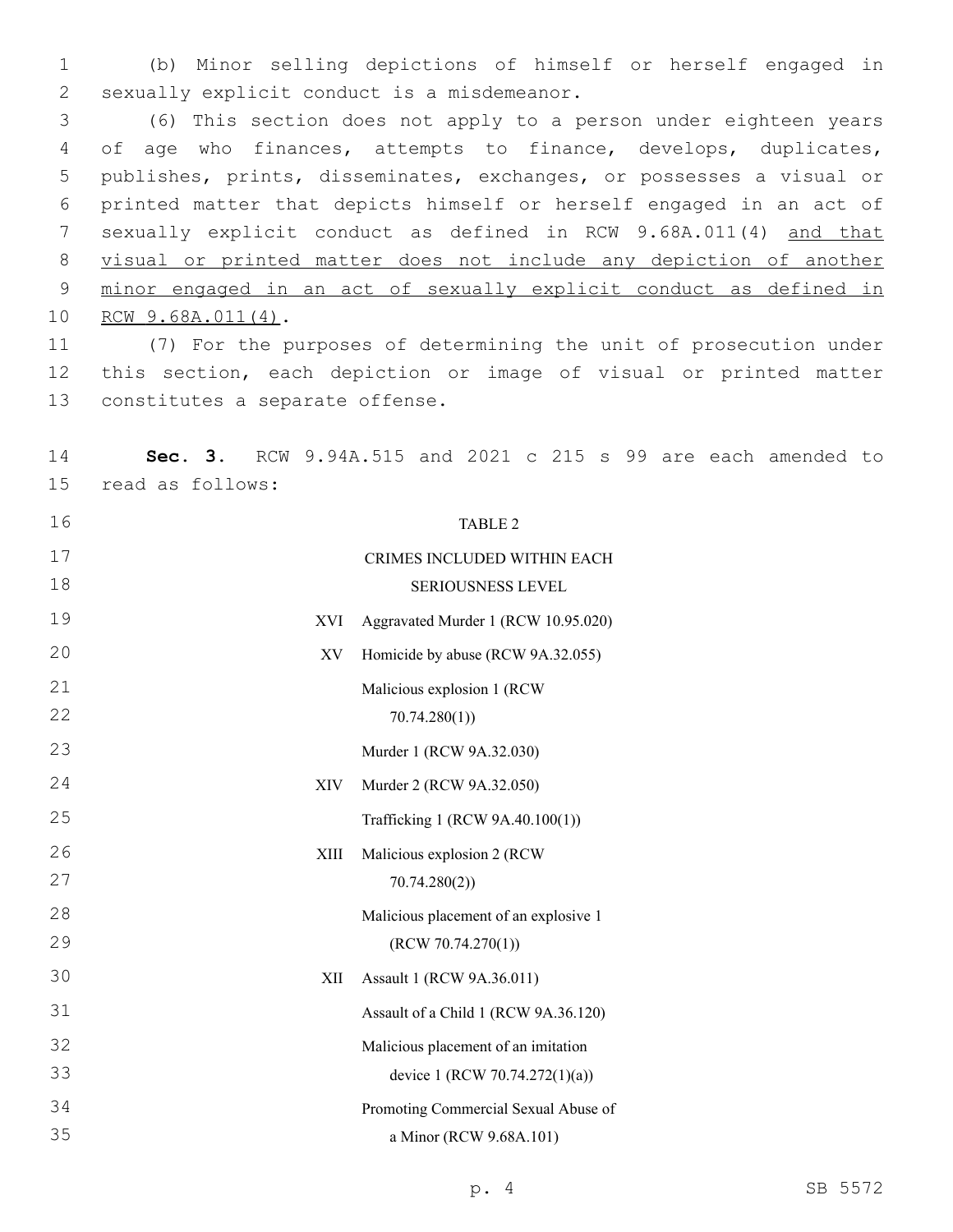| $\mathbf 1$    |    | Rape 1 (RCW 9A.44.040)                               |
|----------------|----|------------------------------------------------------|
| $\mathbf{2}$   |    | Rape of a Child 1 (RCW 9A.44.073)                    |
| 3              |    | Trafficking 2 (RCW 9A.40.100(3))                     |
| $\overline{4}$ | XI | Manslaughter 1 (RCW 9A.32.060)                       |
| 5              |    | Rape 2 (RCW 9A.44.050)                               |
| 6              |    | Rape of a Child 2 (RCW 9A.44.076)                    |
| 7              |    | Vehicular Homicide, by being under the               |
| 8              |    | influence of intoxicating liquor or                  |
| 9              |    | any drug (RCW 46.61.520)                             |
| 10             |    | Vehicular Homicide, by the operation of              |
| 11<br>12       |    | any vehicle in a reckless manner<br>(RCW 46.61.520)  |
| 13             | X  | Child Molestation 1 (RCW 9A.44.083)                  |
| 14             |    | Criminal Mistreatment 1 (RCW                         |
| 15             |    | 9A.42.020)                                           |
| 16             |    | Indecent Liberties (with forcible                    |
| 17             |    | compulsion) (RCW                                     |
| 18             |    | 9A.44.100(1)(a)                                      |
| 19             |    | Kidnapping 1 (RCW 9A.40.020)                         |
| 20             |    | Leading Organized Crime (RCW                         |
| 21             |    | 9A.82.060(1)(a)                                      |
| 22             |    | Malicious explosion 3 (RCW                           |
| 23             |    | 70.74.280(3)                                         |
| 24             |    | Sexually Violent Predator Escape (RCW                |
| 25             |    | 9A.76.115)                                           |
| 26<br>27       | IX | Abandonment of Dependent Person 1<br>(RCW 9A.42.060) |
| 28             |    | Assault of a Child 2 (RCW 9A.36.130)                 |
| 29             |    |                                                      |
| 30             |    | Explosive devices prohibited (RCW<br>70.74.180)      |
| 31             |    | Hit and Run-Death (RCW                               |
| 32             |    | 46.52.020(4)(a)                                      |
| 33             |    | Homicide by Watercraft, by being under               |
| 34             |    | the influence of intoxicating liquor                 |
| 35             |    | or any drug (RCW 79A.60.050)                         |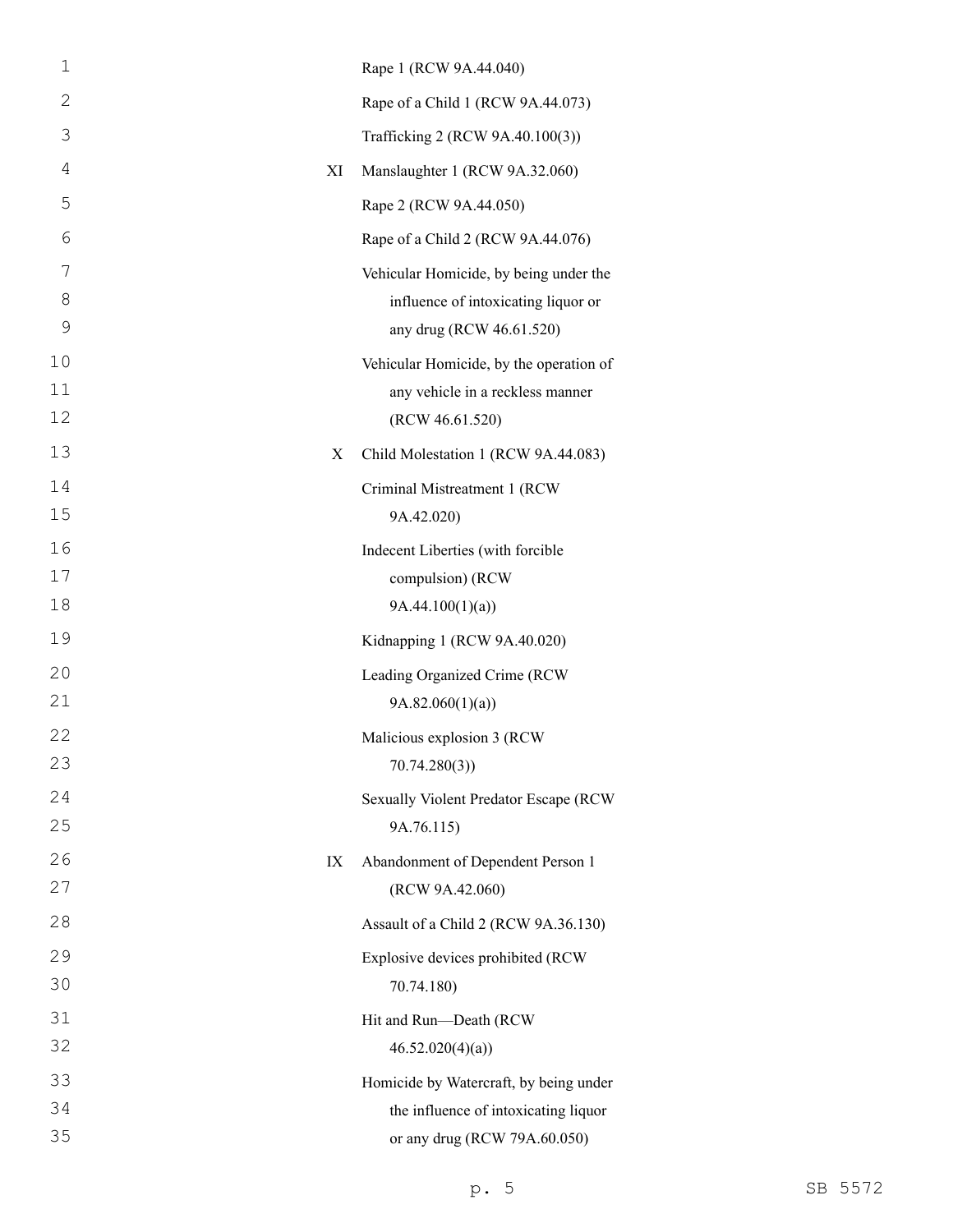| 1<br>$\mathbf{2}$ |             | Inciting Criminal Profiteering (RCW<br>9A.82.060(1)(b) |
|-------------------|-------------|--------------------------------------------------------|
| 3                 |             | Malicious placement of an explosive 2                  |
| $\overline{4}$    |             | (RCW 70.74.270(2))                                     |
| 5                 |             | Robbery 1 (RCW 9A.56.200)                              |
| 6                 |             | Sexual Exploitation (RCW 9.68A.040)                    |
| 7                 | <b>VIII</b> | Arson 1 (RCW 9A.48.020)                                |
| 8                 |             | Commercial Sexual Abuse of a Minor                     |
| 9                 |             | (RCW 9.68A.100)                                        |
| 10                |             | Homicide by Watercraft, by the                         |
| 11                |             | operation of any vessel in a reckless                  |
| 12                |             | manner (RCW 79A.60.050)                                |
| 13                |             | Manslaughter 2 (RCW 9A.32.070)                         |
| 14                |             | Promoting Prostitution 1 (RCW                          |
| 15                |             | 9A.88.070)                                             |
| 16                |             | Theft of Ammonia (RCW 69.55.010)                       |
| 17                | <b>VII</b>  | Air bag diagnostic systems (causing                    |
| 18                |             | bodily injury or death) (RCW                           |
| 19                |             | 46.37.660(2)(b)                                        |
| 20                |             | Air bag replacement requirements                       |
| 21                |             | (causing bodily injury or death)                       |
| 22                |             | (RCW 46.37.660(1)(b))                                  |
| 23                |             | Burglary 1 (RCW 9A.52.020)                             |
| 24                |             | Child Molestation 2 (RCW 9A.44.086)                    |
| 25                |             | Civil Disorder Training (RCW                           |
| 26                |             | 9A.48.120)                                             |
| 27                |             | Dealing in depictions of minor engaged                 |
| 28                |             | in sexually explicit conduct 1                         |
| 29                |             | (RCW 9.68A.050(1))                                     |
| 30                |             | Drive-by Shooting (RCW 9A.36.045)                      |
| 31                |             | False Reporting 1 (RCW                                 |
| 32                |             | 9A.84.040(2)(a)                                        |
| 33                |             | Homicide by Watercraft, by disregard                   |
| 34                |             | for the safety of others (RCW                          |
| 35                |             | 79A.60.050)                                            |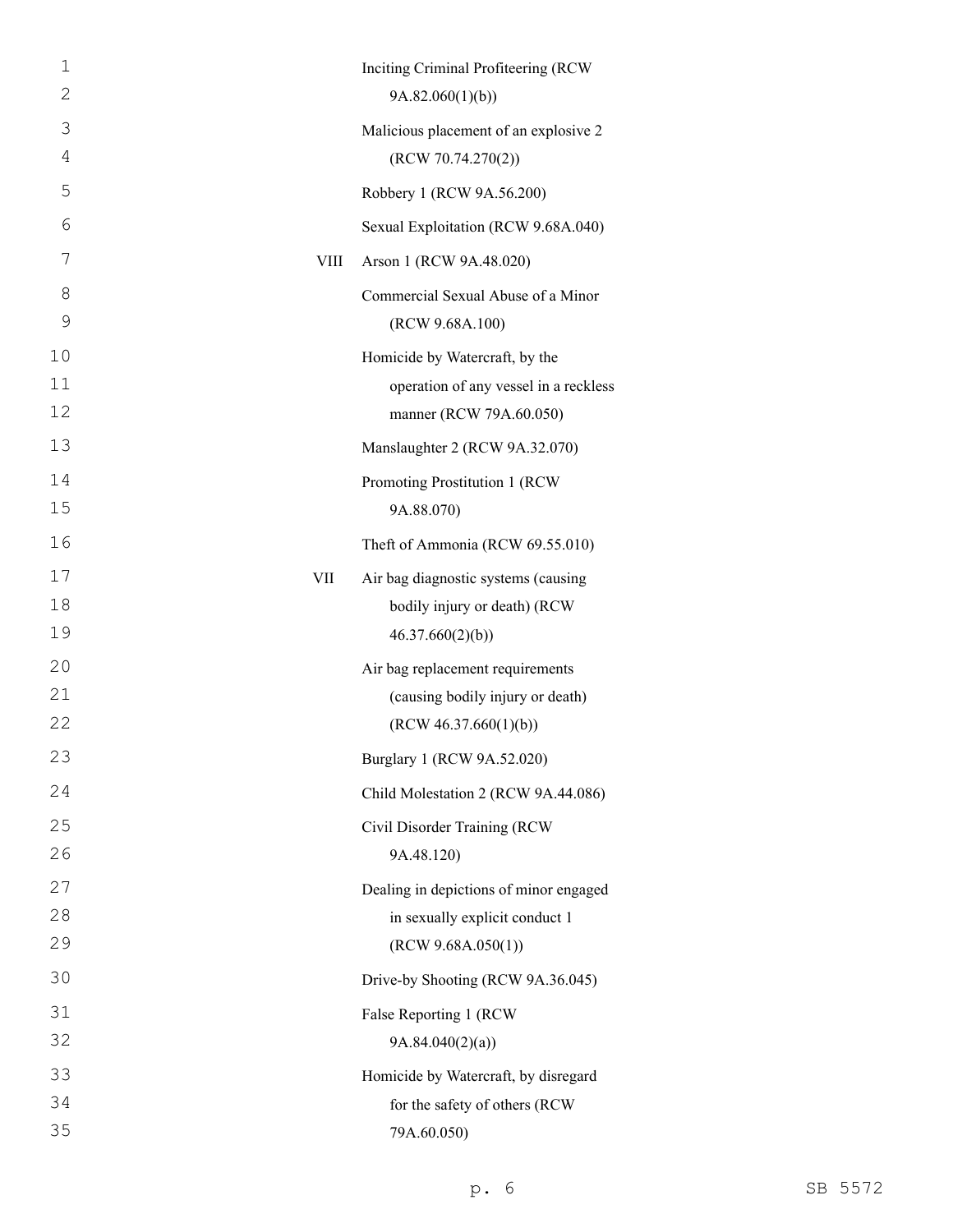| $\mathbf 1$    | Indecent Liberties (without forcible     |
|----------------|------------------------------------------|
| $\overline{2}$ | compulsion) (RCW 9A.44.100(1)            |
| 3              | $(b)$ and $(c)$ )                        |
| 4              | Introducing Contraband 1 (RCW            |
| 5              | 9A.76.140)                               |
| 6              | Malicious placement of an explosive 3    |
| 7              | (RCW 70.74.270(3))                       |
| 8              | Manufacture or import counterfeit,       |
| 9              | nonfunctional, damaged, or               |
| 10             | previously deployed air bag              |
| 11             | (causing bodily injury or death)         |
| 12             | (RCW 46.37.650(1)(b))                    |
| 13             | Minor dealing in depictions of another   |
| 14             | minor 12 years of age or younger         |
| 15             | engaged in sexually explicit             |
| 16             | conduct in the first degree (RCW         |
| 17             | 9.68A.053(2)                             |
| 18             | Negligently Causing Death By Use of a    |
| 19             | Signal Preemption Device (RCW            |
| 20             | 46.37.675)                               |
| 21             | Sell, install, or reinstall counterfeit, |
| 22             | nonfunctional, damaged, or               |
| 23             | previously deployed airbag (RCW          |
| 24             | 46.37.650(2)(b)                          |
| 25             | Sending, bringing into state depictions  |
| 26             | of minor engaged in sexually             |
| 27             | explicit conduct 1 (RCW                  |
| 28             | 9.68A.060(1)                             |
| 29             | Unlawful Possession of a Firearm in the  |
| 30             | first degree (RCW $9.41.040(1)$ )        |
| 31             | Use of a Machine Gun or Bump-fire        |
| 32             | Stock in Commission of a Felony          |
| 33             | (RCW 9.41.225)                           |
| 34             | Vehicular Homicide, by disregard for     |
| 35             | the safety of others (RCW                |
| 36             | 46.61.520)                               |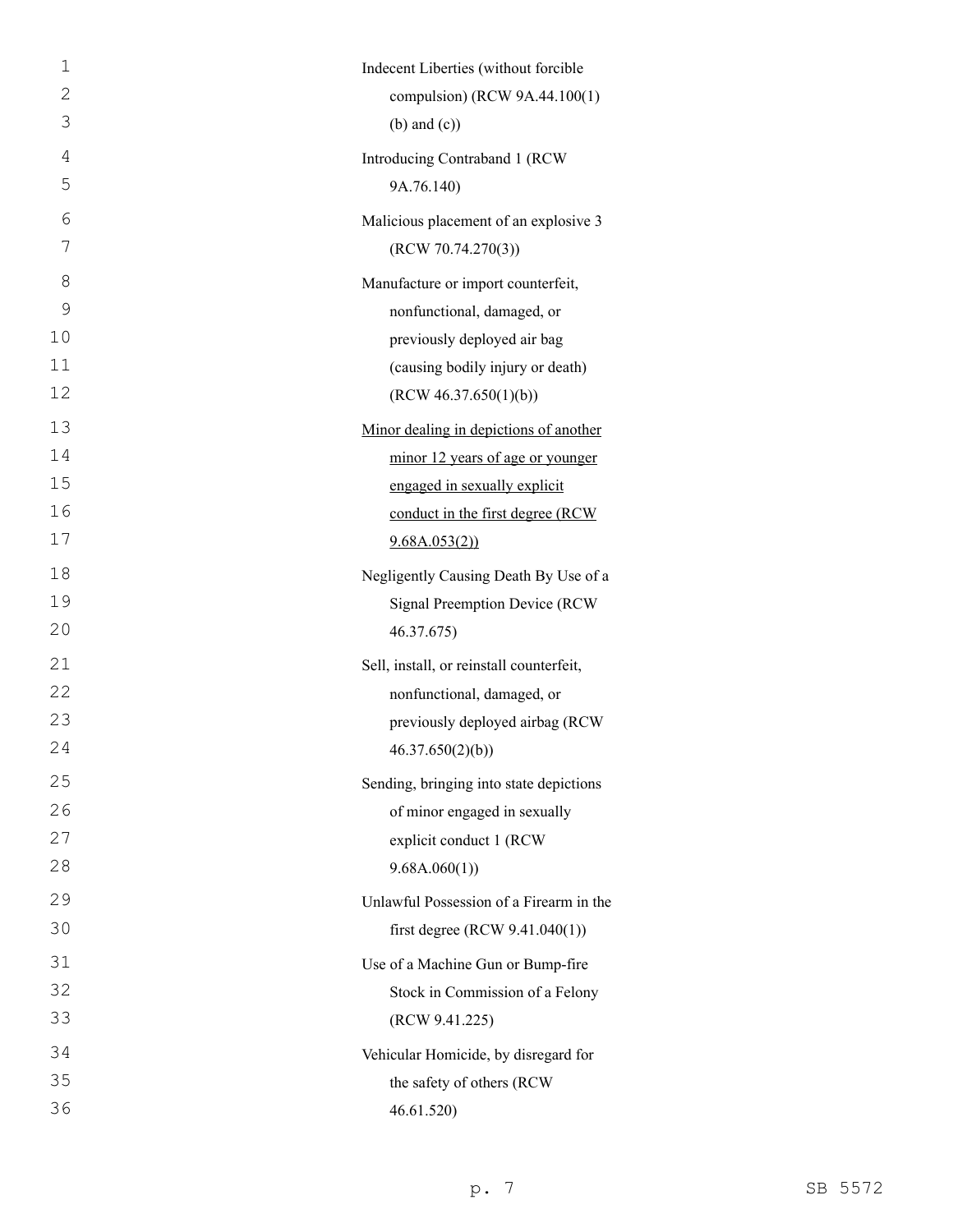| 1        | VI | Bail Jumping with Murder 1 (RCW                                       |
|----------|----|-----------------------------------------------------------------------|
| 2        |    | 9A.76.170(3)(a)                                                       |
| 3        |    | Bribery (RCW 9A.68.010)                                               |
| 4        |    | Incest 1 (RCW $9A.64.020(1)$ )                                        |
| 5        |    | Intimidating a Judge (RCW 9A.72.160)                                  |
| 6<br>7   |    | Intimidating a Juror/Witness (RCW<br>9A.72.110, 9A.72.130)            |
| 8<br>9   |    | Malicious placement of an imitation<br>device 2 (RCW 70.74.272(1)(b)) |
| 10       |    | Possession of Depictions of a Minor                                   |
| 11<br>12 |    | <b>Engaged in Sexually Explicit</b><br>Conduct 1 (RCW 9.68A.070(1))   |
| 13       |    | Rape of a Child 3 (RCW 9A.44.079)                                     |
| 14       |    | Theft of a Firearm (RCW 9A.56.300)                                    |
| 15<br>16 |    | Theft from a Vulnerable Adult 1 (RCW<br>9A.56.400(1)                  |
| 17<br>18 |    | Unlawful Storage of Ammonia (RCW<br>69.55.020)                        |
| 19       | V  | Abandonment of Dependent Person 2                                     |
| 20       |    | (RCW 9A.42.070)                                                       |
| 21       |    | Advancing money or property for                                       |
| 22       |    | extortionate extension of credit                                      |
| 23       |    | (RCW 9A.82.030)                                                       |
| 24       |    | Air bag diagnostic systems (RCW                                       |
| 25       |    | 46.37.660(2)(c)                                                       |
| 26       |    | Air bag replacement requirements                                      |
| 27       |    | (RCW 46.37.660(1)(c))                                                 |
| 28<br>29 |    | Bail Jumping with class A Felony<br>(RCW 9A.76.170(3)(b))             |
| 30       |    |                                                                       |
|          |    | Child Molestation 3 (RCW 9A.44.089)                                   |
| 31<br>32 |    | Criminal Mistreatment 2 (RCW                                          |
|          |    | 9A.42.030)                                                            |
| 33<br>34 |    | Custodial Sexual Misconduct 1 (RCW<br>9A.44.160)                      |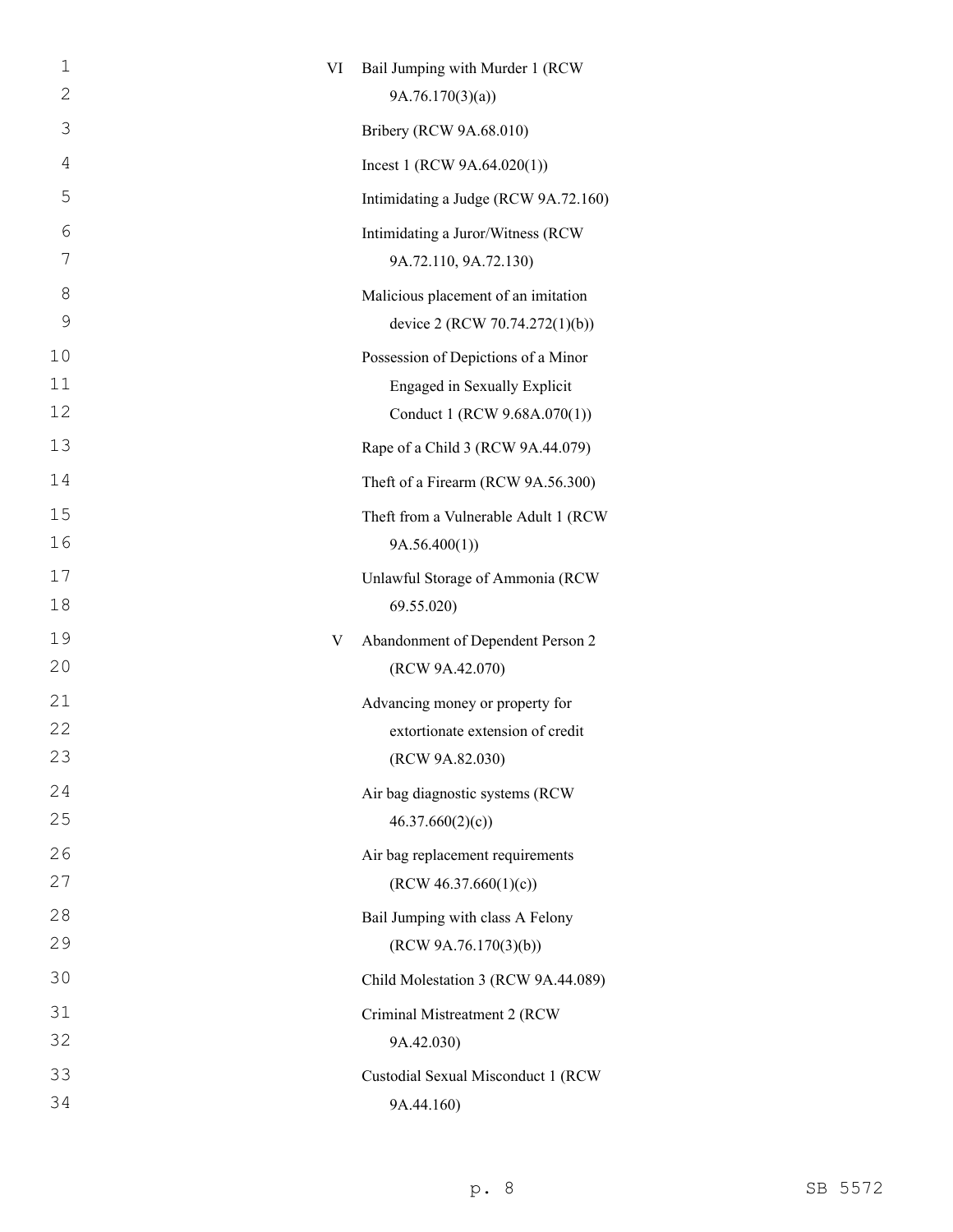| $\mathbf{1}$ | Dealing in Depictions of Minor           |
|--------------|------------------------------------------|
| $\mathbf{2}$ | Engaged in Sexually Explicit             |
| 3            | Conduct 2 (RCW 9.68A.050(2))             |
| 4            | Domestic Violence Court Order            |
| 5            | Violation (RCW 7.105.450,                |
| 6            | 10.99.040, 10.99.050, 26.09.300,         |
| 7            | 26.10.220, 26.26B.050, 26.50.110,        |
| 8            | 26.52.070, or 74.34.145)                 |
| 9            | Extortion 1 (RCW 9A.56.120)              |
| 10           | Extortionate Extension of Credit (RCW    |
| 11           | 9A.82.020)                               |
| 12           | <b>Extortionate Means to Collect</b>     |
| 13           | Extensions of Credit (RCW                |
| 14           | 9A.82.040)                               |
| 15           | Incest 2 (RCW $9A.64.020(2)$ )           |
| 16           | Kidnapping 2 (RCW 9A.40.030)             |
| 17           | Manufacture or import counterfeit,       |
| 18           | nonfunctional, damaged, or               |
| 19           | previously deployed air bag (RCW         |
| 20           | 46.37.650(1)(c)                          |
| 21           | Minor dealing in depictions of another   |
| 22           | minor 12 years of age or younger         |
| 23           | engaged in sexually explicit             |
| 24           | conduct in the second degree (RCW        |
| 25           | 9.68A.053(3)                             |
| 26           | Minor financing or selling depictions of |
| 27           | another minor engaged in sexually        |
| 28           | explicit conduct (RCW                    |
| 29           | 9.68A.053(4)                             |
| 30           | Perjury 1 (RCW 9A.72.020)                |
| 31           | Persistent prison misbehavior (RCW       |
| 32           | 9.94.070)                                |
| 33           | Possession of a Stolen Firearm (RCW      |
| 34           | 9A.56.310)                               |
| 35           | Rape 3 (RCW 9A.44.060)                   |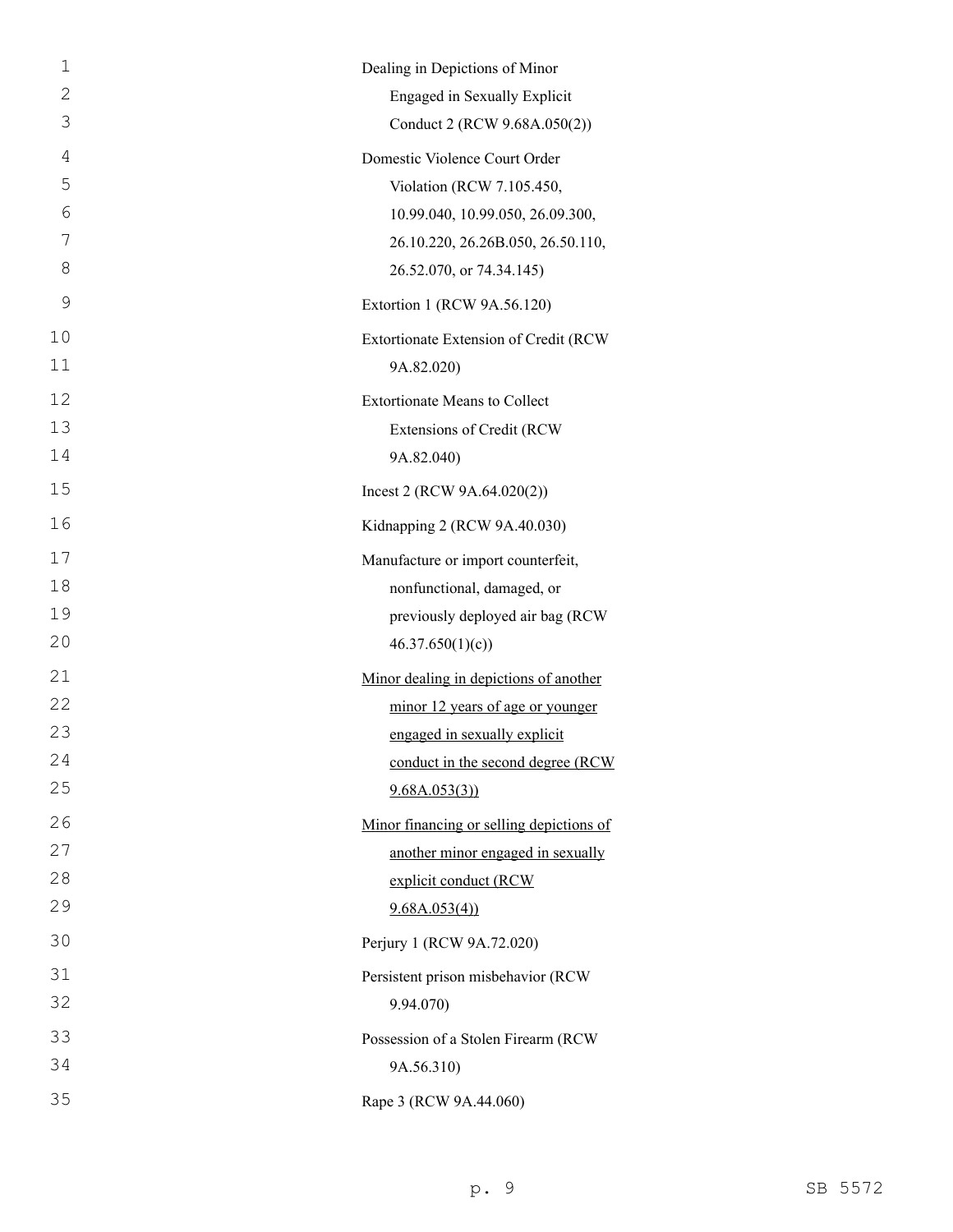| $\mathbf 1$    |    | Rendering Criminal Assistance 1 (RCW)    |
|----------------|----|------------------------------------------|
| $\overline{2}$ |    | 9A.76.070)                               |
| 3              |    | Sell, install, or reinstall counterfeit, |
| $\overline{4}$ |    | nonfunctional, damaged, or               |
| 5              |    | previously deployed airbag (RCW          |
| 6              |    | 46.37.650(2)(c)                          |
| 7              |    | Sending, Bringing into State Depictions  |
| 8              |    | of Minor Engaged in Sexually             |
| $\mathcal{G}$  |    | <b>Explicit Conduct 2 (RCW</b>           |
| 10             |    | 9.68A.060(2))                            |
| 11             |    | Sexual Misconduct with a Minor 1         |
| 12             |    | (RCW 9A.44.093)                          |
| 13             |    | Sexually Violating Human Remains         |
| 14             |    | (RCW 9A.44.105)                          |
| 15             |    | <b>Stalking (RCW 9A.46.110)</b>          |
| 16             |    | Taking Motor Vehicle Without             |
| 17             |    | Permission 1 (RCW 9A.56.070)             |
| 18             | IV | Arson 2 (RCW 9A.48.030)                  |
| 19             |    | Assault 2 (RCW 9A.36.021)                |
| 20             |    | Assault 3 (of a Peace Officer with a     |
| 21             |    | Projectile Stun Gun) (RCW                |
| 22             |    | 9A.36.031(1)(h)                          |
| 23             |    | Assault 4 (third domestic violence       |
| 24             |    | offense) (RCW 9A.36.041(3))              |
| 25             |    | Assault by Watercraft (RCW               |
| 26             |    | 79A.60.060)                              |
| 27             |    | Bribing a Witness/Bribe Received by      |
| 28             |    | Witness (RCW 9A.72.090,                  |
| 29             |    | 9A.72.100)                               |
| 30             |    | Cheating 1 (RCW 9.46.1961)               |
| 31             |    | Commercial Bribery (RCW 9A.68.060)       |
| 32             |    | Counterfeiting (RCW 9.16.035(4))         |
| 33             |    | Driving While Under the Influence        |
| 34             |    | (RCW 46.61.502(6))                       |
| 35             |    | Endangerment with a Controlled           |
| 36             |    | Substance (RCW 9A.42.100)                |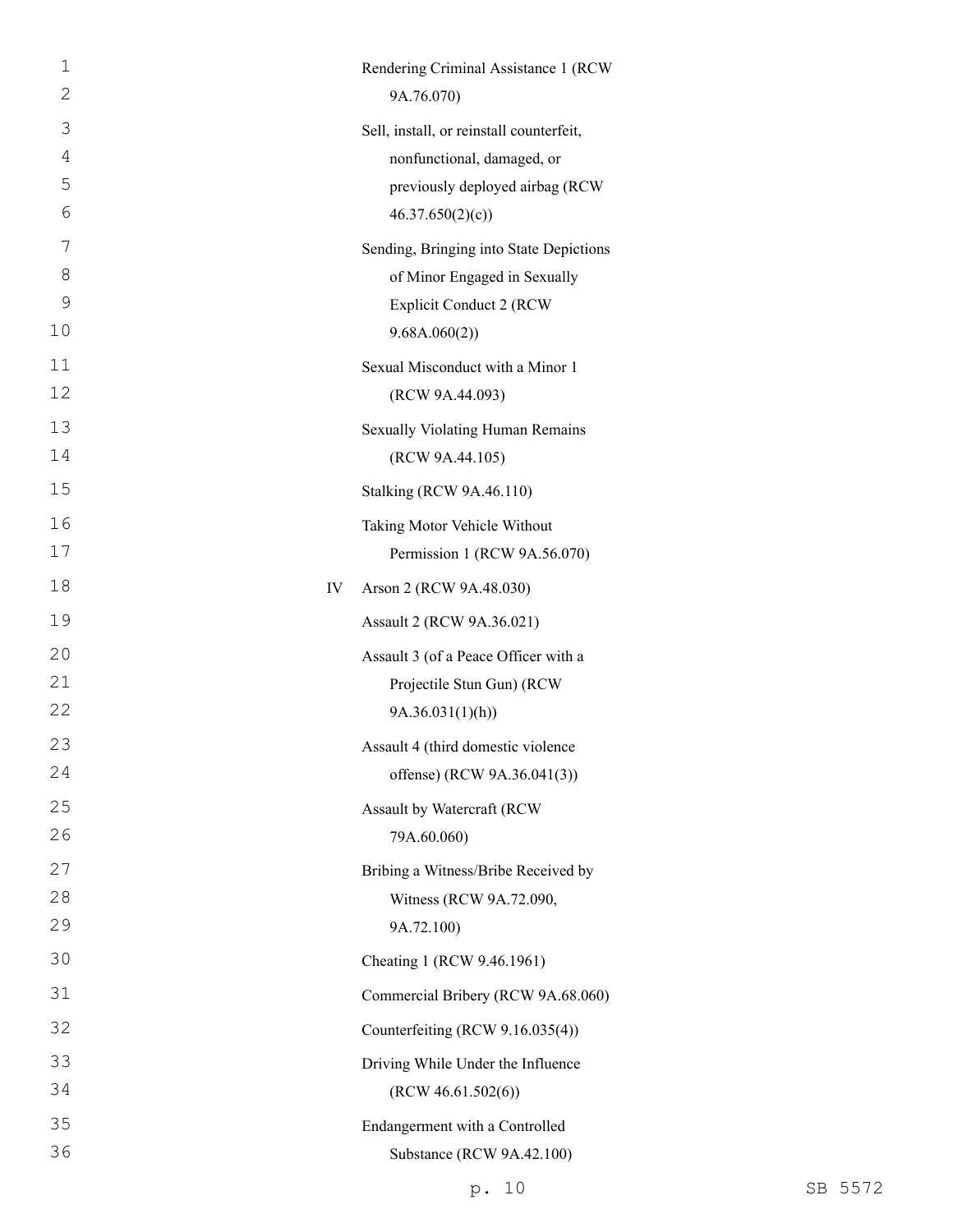| $\mathbf 1$ | Escape 1 (RCW 9A.76.110)                                     |
|-------------|--------------------------------------------------------------|
| 2           | Hate Crime (RCW 9A.36.080)                                   |
| 3           | Hit and Run-Injury (RCW                                      |
| 4           | 46.52.020(4)(b)                                              |
| 5           | Hit and Run with Vessel-Injury                               |
| 6           | Accident (RCW 79A.60.200(3))                                 |
| 7           | Identity Theft 1 (RCW 9.35.020(2))                           |
| 8           | Indecent Exposure to Person Under Age                        |
| 9           | Fourteen (subsequent sex offense)                            |
| 10          | (RCW 9A.88.010)                                              |
| 11          | Influencing Outcome of Sporting Event                        |
| 12          | (RCW 9A.82.070)                                              |
| 13          | Physical Control of a Vehicle While                          |
| 14          | Under the Influence (RCW                                     |
| 15          | 46.61.504(6)                                                 |
| 16<br>17    | Possession of Depictions of a Minor                          |
| 18          | Engaged in Sexually Explicit<br>Conduct 2 (RCW 9.68A.070(2)) |
| 19          | Residential Burglary (RCW 9A.52.025)                         |
| 20          | Robbery 2 (RCW 9A.56.210)                                    |
| 21          | Theft of Livestock 1 (RCW 9A.56.080)                         |
| 22          |                                                              |
|             | Threats to Bomb (RCW 9.61.160)                               |
| 23<br>24    | Trafficking in Stolen Property 1 (RCW<br>9A.82.050)          |
| 25          | Unlawful factoring of a credit card or                       |
| 26          | payment card transaction (RCW                                |
| 27          | 9A.56.290(4)(b)                                              |
| 28          | Unlawful transaction of health coverage                      |
| 29          | as a health care service contractor                          |
| 30          | (RCW 48.44.016(3))                                           |
| 31          | Unlawful transaction of health coverage                      |
| 32          | as a health maintenance                                      |
| 33          | organization (RCW 48.46.033(3))                              |
| 34          | Unlawful transaction of insurance                            |
| 35          | business (RCW 48.15.023(3))                                  |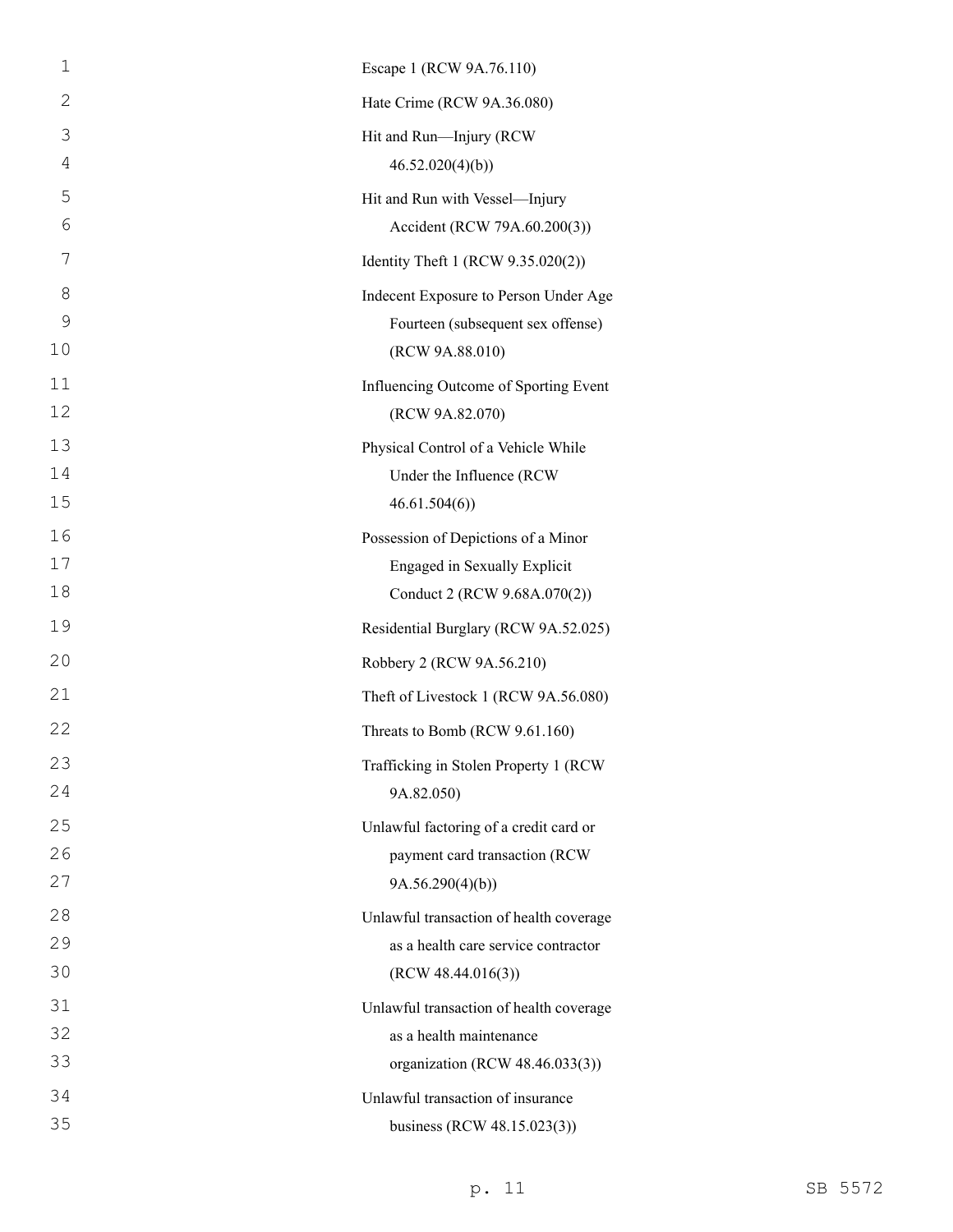| $\mathbf{1}$ |   | Unlicensed practice as an insurance     |
|--------------|---|-----------------------------------------|
| $\mathbf{2}$ |   | professional (RCW 48.17.063(2))         |
| 3            |   | Use of Proceeds of Criminal             |
| 4            |   | Profiteering (RCW 9A.82.080 (1)         |
| 5            |   | and $(2)$ )                             |
| 6            |   | Vehicle Prowling 2 (third or subsequent |
| 7            |   | offense) (RCW 9A.52.100(3))             |
| 8            |   | Vehicular Assault, by being under the   |
| 9            |   | influence of intoxicating liquor or     |
| 10           |   | any drug, or by the operation or        |
| 11           |   | driving of a vehicle in a reckless      |
| 12           |   | manner (RCW 46.61.522)                  |
| 13           |   | Viewing of Depictions of a Minor        |
| 14           |   | Engaged in Sexually Explicit            |
| 15           |   | Conduct 1 (RCW 9.68A.075(1))            |
| 16           |   | Willful Failure to Return from Furlough |
| 17           |   | (RCW 72.66.060)                         |
| 18           | Ш | Animal Cruelty 1 (Sexual Conduct or     |
| 19           |   | Contact) (RCW 16.52.205(3))             |
| 20           |   | Assault 3 (Except Assault 3 of a Peace  |
| 21           |   | Officer With a Projectile Stun Gun)     |
| 22           |   | (RCW 9A.36.031 except subsection        |
| 23           |   | (1)(h))                                 |
| 24           |   | Assault of a Child 3 (RCW 9A.36.140)    |
| 25           |   | Bail Jumping with class B or C Felony   |
| 26           |   | (RCW 9A.76.170(3)(c))                   |
| 27           |   | Burglary 2 (RCW 9A.52.030)              |
| 28           |   | Communication with a Minor for          |
| 29           |   | <b>Immoral Purposes (RCW)</b>           |
| 30           |   | 9.68A.090)                              |
| 31           |   | Criminal Gang Intimidation (RCW         |
| 32           |   | 9A.46.120)                              |
| 33           |   | Custodial Assault (RCW 9A.36.100)       |
| 34           |   | Cyberstalking (subsequent conviction or |
| 35           |   | threat of death) (RCW $9.61.260(3)$ )   |
| 36           |   | Escape 2 (RCW 9A.76.120)                |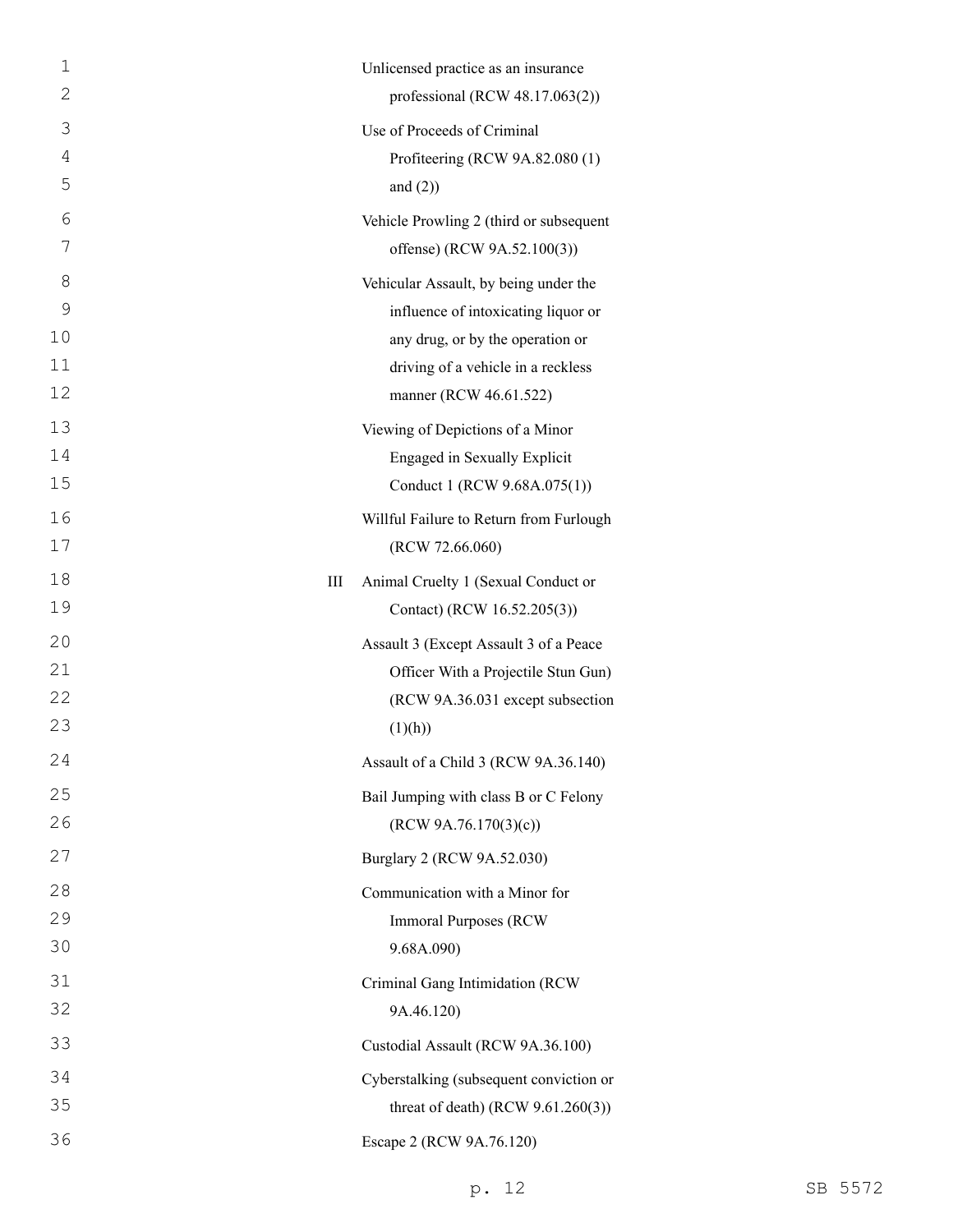| $\mathbf 1$    | Extortion 2 (RCW 9A.56.130)             |
|----------------|-----------------------------------------|
| 2              | False Reporting 2 (RCW                  |
| 3              | 9A.84.040(2)(b)                         |
| $\overline{4}$ | Harassment (RCW 9A.46.020)              |
| 5              | Intimidating a Public Servant (RCW      |
| 6              | 9A.76.180)                              |
| 7              | Introducing Contraband 2 (RCW           |
| 8              | 9A.76.150)                              |
| $\mathcal{G}$  | Malicious Injury to Railroad Property   |
| 10             | (RCW 81.60.070)                         |
| 11             | Manufacture of Untraceable Firearm      |
| 12             | with Intent to Sell (RCW 9.41.190)      |
| 13             | Manufacture or Assembly of an           |
| 14             | Undetectable Firearm or                 |
| 15             | Untraceable Firearm (RCW                |
| 16             | 9.41.325)                               |
| 17             | Mortgage Fraud (RCW 19.144.080)         |
| 18             | Negligently Causing Substantial Bodily  |
| 19             | Harm By Use of a Signal                 |
| 20             | Preemption Device (RCW                  |
| 21             | 46.37.674)                              |
| 22             | Organized Retail Theft 1 (RCW           |
| 23             | 9A.56.350(2))                           |
| 24             | Perjury 2 (RCW 9A.72.030)               |
| 25             | Possession of Incendiary Device (RCW    |
| 26             | 9.40.120)                               |
| 27             | Possession of Machine Gun, Bump-Fire    |
| 28             | Stock, Undetectable Firearm, or         |
| 29             | Short-Barreled Shotgun or Rifle         |
| 30             | (RCW 9.41.190)                          |
| 31             | Promoting Prostitution 2 (RCW           |
| 32             | 9A.88.080)                              |
| 33             | Retail Theft with Special Circumstances |
| 34             | 1 (RCW 9A.56.360(2))                    |
| 35             | Securities Act violation (RCW           |
| 36             | 21.20.400)                              |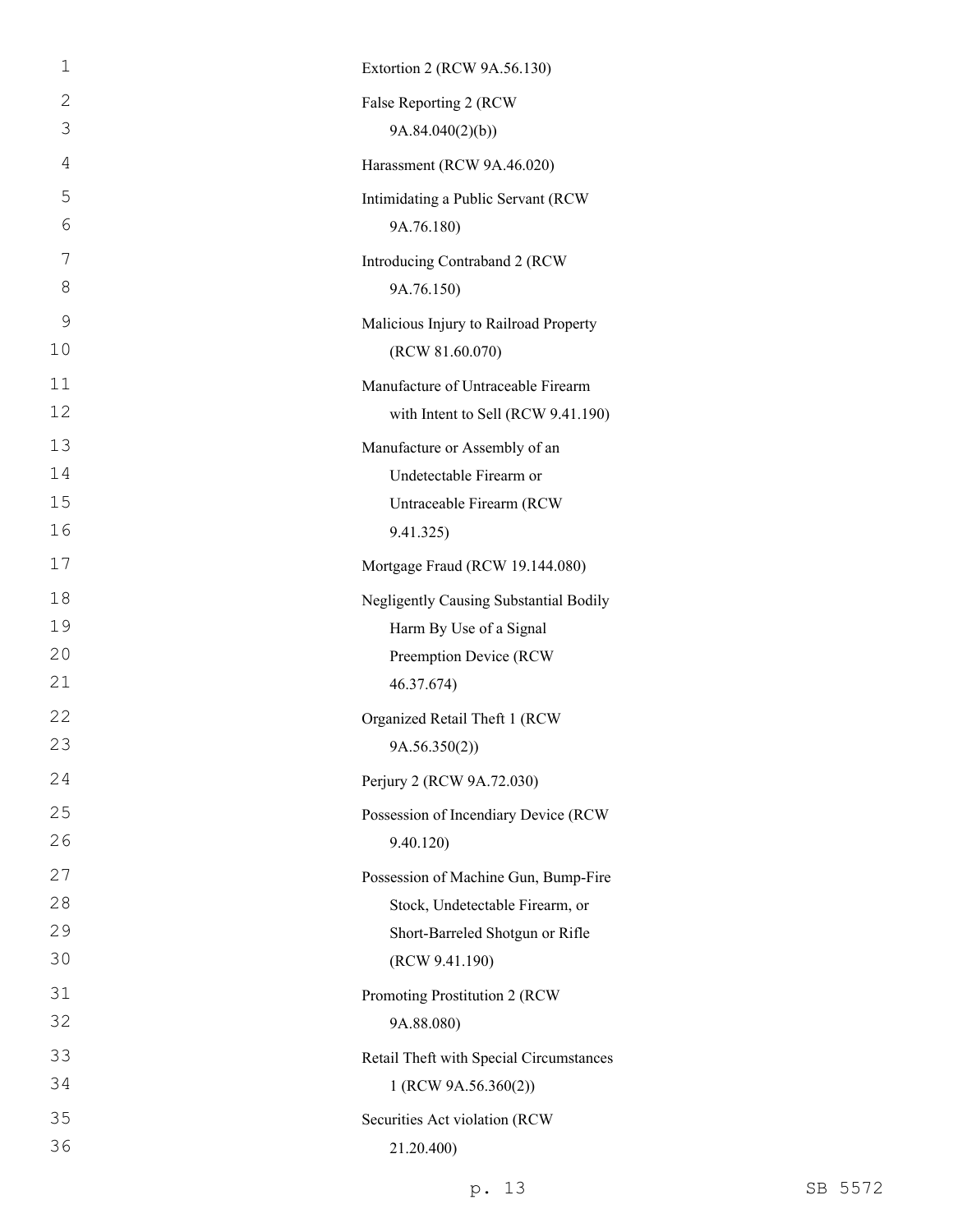| 1<br>2 | Tampering with a Witness (RCW<br>9A.72.120) |
|--------|---------------------------------------------|
| 3      | Telephone Harassment (subsequent            |
| 4      | conviction or threat of death) (RCW         |
| 5      | 9.61.230(2)                                 |
| 6      | Theft of Livestock 2 (RCW 9A.56.083)        |
| 7      | Theft with the Intent to Resell 1 (RCW      |
| 8      | 9A.56.340(2)                                |
| 9      | Trafficking in Stolen Property 2 (RCW       |
| 10     | 9A.82.055)                                  |
| 11     | Unlawful Hunting of Big Game 1 (RCW         |
| 12     | 77.15.410(3)(b)                             |
| 13     | Unlawful Imprisonment (RCW                  |
| 14     | 9A.40.040)                                  |
| 15     | Unlawful Misbranding of Fish or             |
| 16     | Shellfish 1 (RCW 77.140.060(3))             |
| 17     | Unlawful possession of firearm in the       |
| 18     | second degree $(RCW 9.41.040(2))$           |
| 19     | Unlawful Taking of Endangered Fish or       |
| 20     | Wildlife 1 (RCW 77.15.120(3)(b))            |
| 21     | Unlawful Trafficking in Fish, Shellfish,    |
| 22     | or Wildlife 1 (RCW                          |
| 23     | 77.15.260(3)(b)                             |
| 24     | Unlawful Use of a Nondesignated             |
| 25     | Vessel (RCW 77.15.530(4))                   |
| 26     | Vehicular Assault, by the operation or      |
| 27     | driving of a vehicle with disregard         |
| 28     | for the safety of others (RCW               |
| 29     | 46.61.522)                                  |
| 30     | Willful Failure to Return from Work         |
| 31     | Release (RCW 72.65.070)                     |
| 32     | Commercial Fishing Without a License<br>П   |
| 33     | 1 (RCW 77.15.500(3)(b))                     |
| 34     | Computer Trespass 1 (RCW 9A.90.040)         |
| 35     | Counterfeiting (RCW 9.16.035(3))            |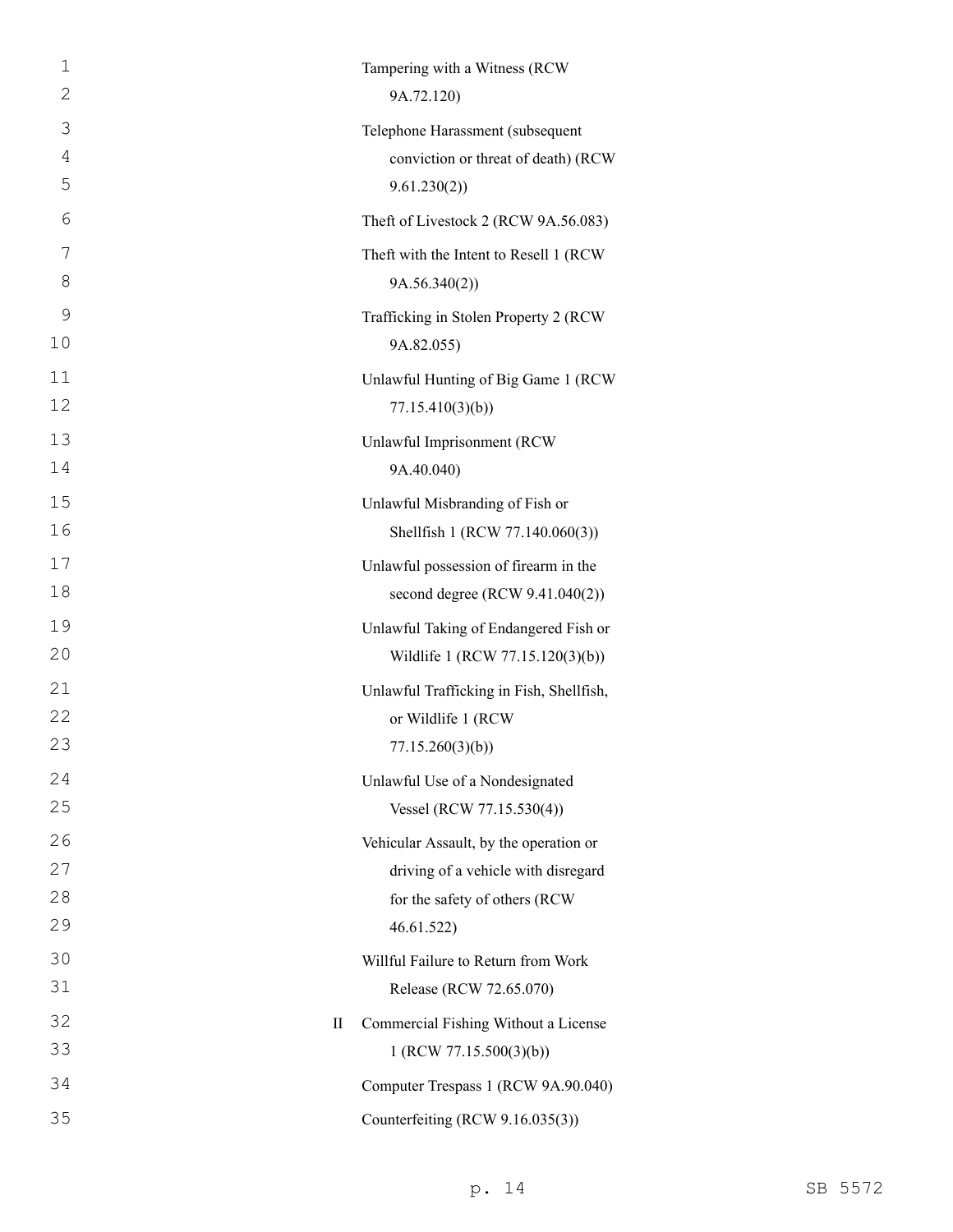| 1  | Electronic Data Service Interference    |
|----|-----------------------------------------|
| 2  | (RCW 9A.90.060)                         |
| 3  | Electronic Data Tampering 1 (RCW)       |
| 4  | 9A.90.080)                              |
| 5  | Electronic Data Theft (RCW 9A.90.100)   |
| 6  | Engaging in Fish Dealing Activity       |
| 7  | Unlicensed 1 (RCW 77.15.620(3))         |
| 8  | Escape from Community Custody           |
| 9  | (RCW 72.09.310)                         |
| 10 | Failure to Register as a Sex Offender   |
| 11 | (second or subsequent offense)          |
| 12 | (RCW 9A.44.130 prior to June 10,        |
| 13 | 2010, and RCW 9A.44.132)                |
| 14 | Health Care False Claims (RCW           |
| 15 | 48.80.030)                              |
| 16 | Identity Theft 2 (RCW 9.35.020(3))      |
| 17 | Improperly Obtaining Financial          |
| 18 | Information (RCW 9.35.010)              |
| 19 | Malicious Mischief 1 (RCW 9A.48.070)    |
| 20 | Organized Retail Theft 2 (RCW           |
| 21 | 9A.56.350(3)                            |
| 22 | Possession of Stolen Property 1 (RCW    |
| 23 | 9A.56.150)                              |
| 24 | Possession of a Stolen Vehicle (RCW     |
| 25 | 9A.56.068)                              |
| 26 | Retail Theft with Special Circumstances |
| 27 | 2 (RCW 9A.56.360(3))                    |
| 28 | Scrap Processing, Recycling, or         |
| 29 | Supplying Without a License             |
| 30 | (second or subsequent offense)          |
| 31 | (RCW 19.290.100)                        |
| 32 | Theft 1 (RCW 9A.56.030)                 |
| 33 | Theft of a Motor Vehicle (RCW           |
| 34 | 9A.56.065)                              |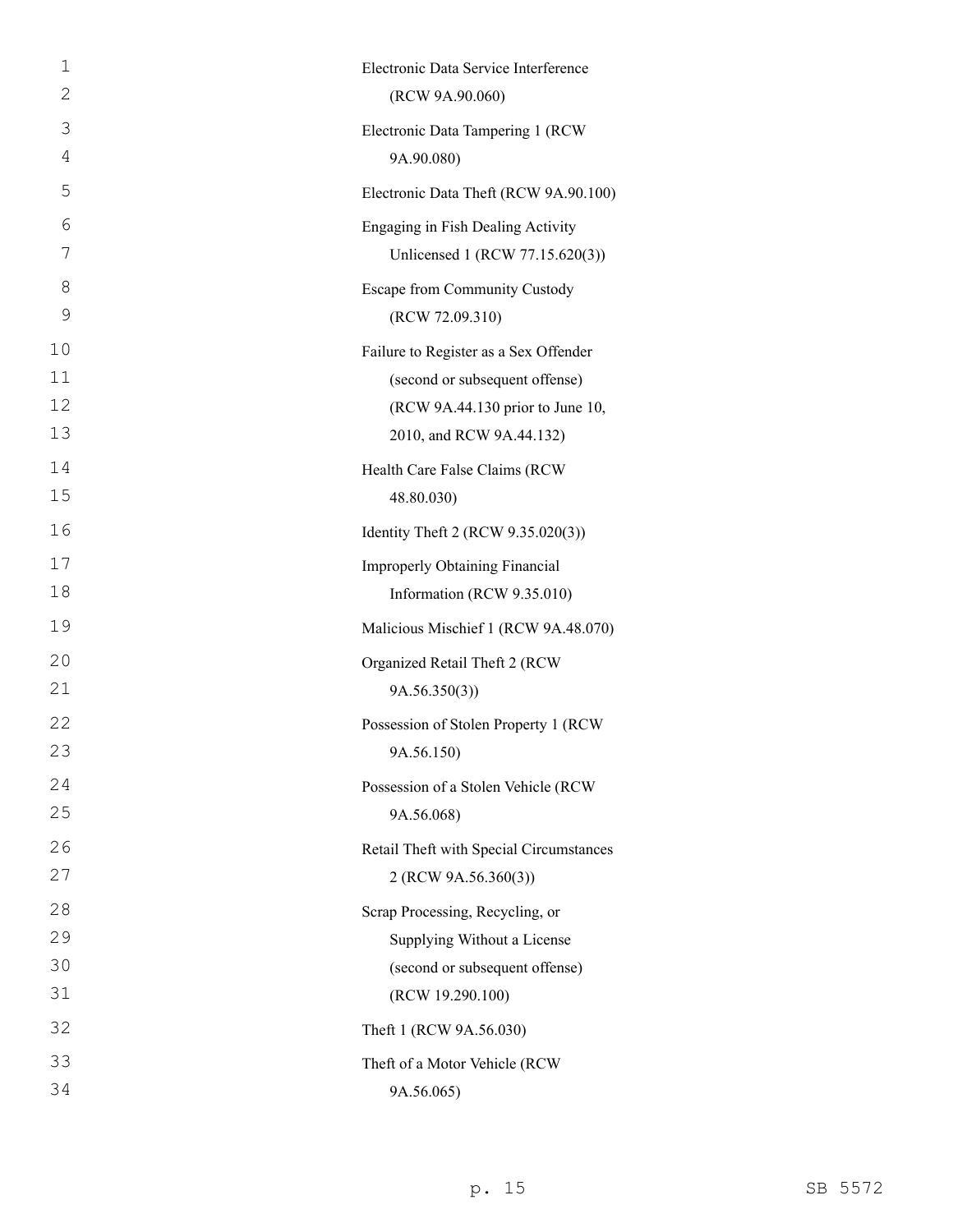| 1       | Theft of Rental, Leased, Lease-          |
|---------|------------------------------------------|
| 2       | purchased, or Loaned Property            |
| 3       | (valued at five thousand dollars or      |
| 4       | more) (RCW 9A.56.096(5)(a))              |
| 5       | Theft with the Intent to Resell 2 (RCW   |
| 6       | 9A.56.340(3)                             |
| 7       | Trafficking in Insurance Claims (RCW     |
| 8       | 48.30A.015)                              |
| 9       | Unlawful factoring of a credit card or   |
| 10      | payment card transaction (RCW            |
| 11      | 9A.56.290(4)(a)                          |
| 12      | Unlawful Participation of Non-Indians    |
| 13      | in Indian Fishery (RCW                   |
| 14      | 77.15.570(2)                             |
| 15      | Unlawful Practice of Law (RCW            |
| 16      | 2.48.180)                                |
| 17      | Unlawful Purchase or Use of a License    |
| 18      | (RCW 77.15.650(3)(b))                    |
| 19      | Unlawful Trafficking in Fish, Shellfish, |
| 20      | or Wildlife 2 (RCW)                      |
| 21      | 77.15.260(3)(a)                          |
| 22      | Unlicensed Practice of a Profession or   |
| 23      | Business (RCW 18.130.190(7))             |
| 24      | Voyeurism 1 (RCW 9A.44.115)              |
| 25<br>Ι | Attempting to Elude a Pursuing Police    |
| 26      | Vehicle (RCW 46.61.024)                  |
| 27      | False Verification for Welfare (RCW      |
| 28      | 74.08.055)                               |
| 29      | Forgery (RCW 9A.60.020)                  |
| 30      | Fraudulent Creation or Revocation of a   |
| 31      | Mental Health Advance Directive          |
| 32      | (RCW 9A.60.060)                          |
| 33      | Malicious Mischief 2 (RCW 9A.48.080)     |
| 34      | Mineral Trespass (RCW 78.44.330)         |
| 35      | Possession of Stolen Property 2 (RCW     |
| 36      | 9A.56.160)                               |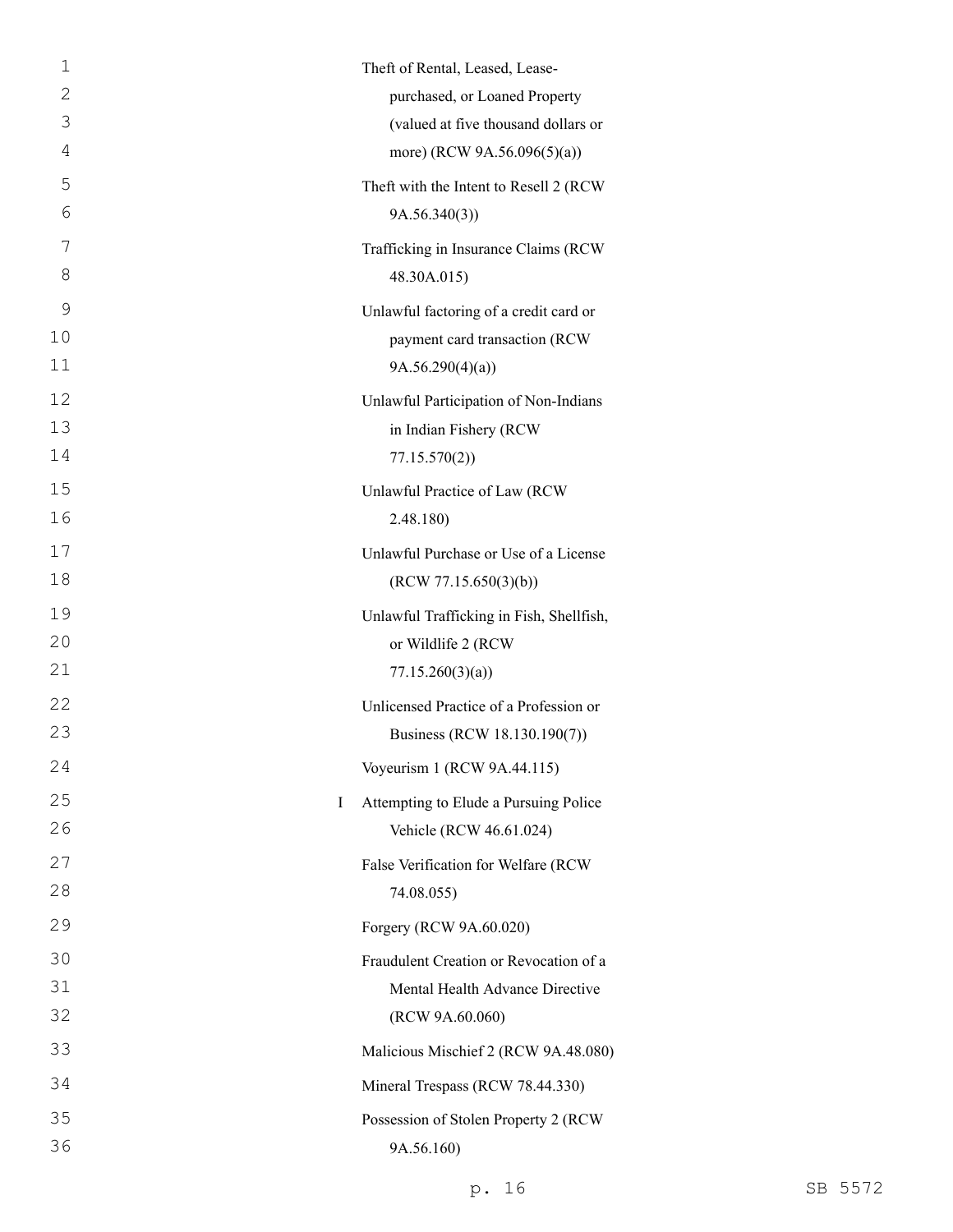| 1            | Reckless Burning 1 (RCW 9A.48.040)       |
|--------------|------------------------------------------|
| $\mathbf{2}$ | Spotlighting Big Game 1 (RCW             |
| 3            | 77.15.450(3)(b)                          |
| 4            | Suspension of Department Privileges 1    |
| 5            | (RCW 77.15.670(3)(b))                    |
| 6            | Taking Motor Vehicle Without             |
| 7            | Permission 2 (RCW 9A.56.075)             |
| 8            | Theft 2 (RCW 9A.56.040)                  |
| 9            | Theft from a Vulnerable Adult 2 (RCW     |
| 10           | 9A.56.400(2)                             |
| 11           | Theft of Rental, Leased, Lease-          |
| 12           | purchased, or Loaned Property            |
| 13           | (valued at seven hundred fifty           |
| 14           | dollars or more but less than five       |
| 15           | thousand dollars) (RCW                   |
| 16           | 9A.56.096(5)(b)                          |
| 17           | Transaction of insurance business        |
| 18           | beyond the scope of licensure            |
| 19           | (RCW 48.17.063)                          |
| 20           | Unlawful Fish and Shellfish Catch        |
| 21           | Accounting (RCW 77.15.630(3)(b))         |
| 22           | Unlawful Issuance of Checks or Drafts    |
| 23           | (RCW 9A.56.060)                          |
| 24           | <b>Unlawful Possession of Fictitious</b> |
| 25           | Identification (RCW 9A.56.320)           |
| 26           | Unlawful Possession of Instruments of    |
| 27           | Financial Fraud (RCW 9A.56.320)          |
| 28           | Unlawful Possession of Payment           |
| 29           | Instruments (RCW 9A.56.320)              |
| 30           | Unlawful Possession of a Personal        |
| 31           | Identification Device (RCW               |
| 32           | 9A.56.320)                               |
| 33           | Unlawful Production of Payment           |
| 34           | Instruments (RCW 9A.56.320)              |
|              |                                          |